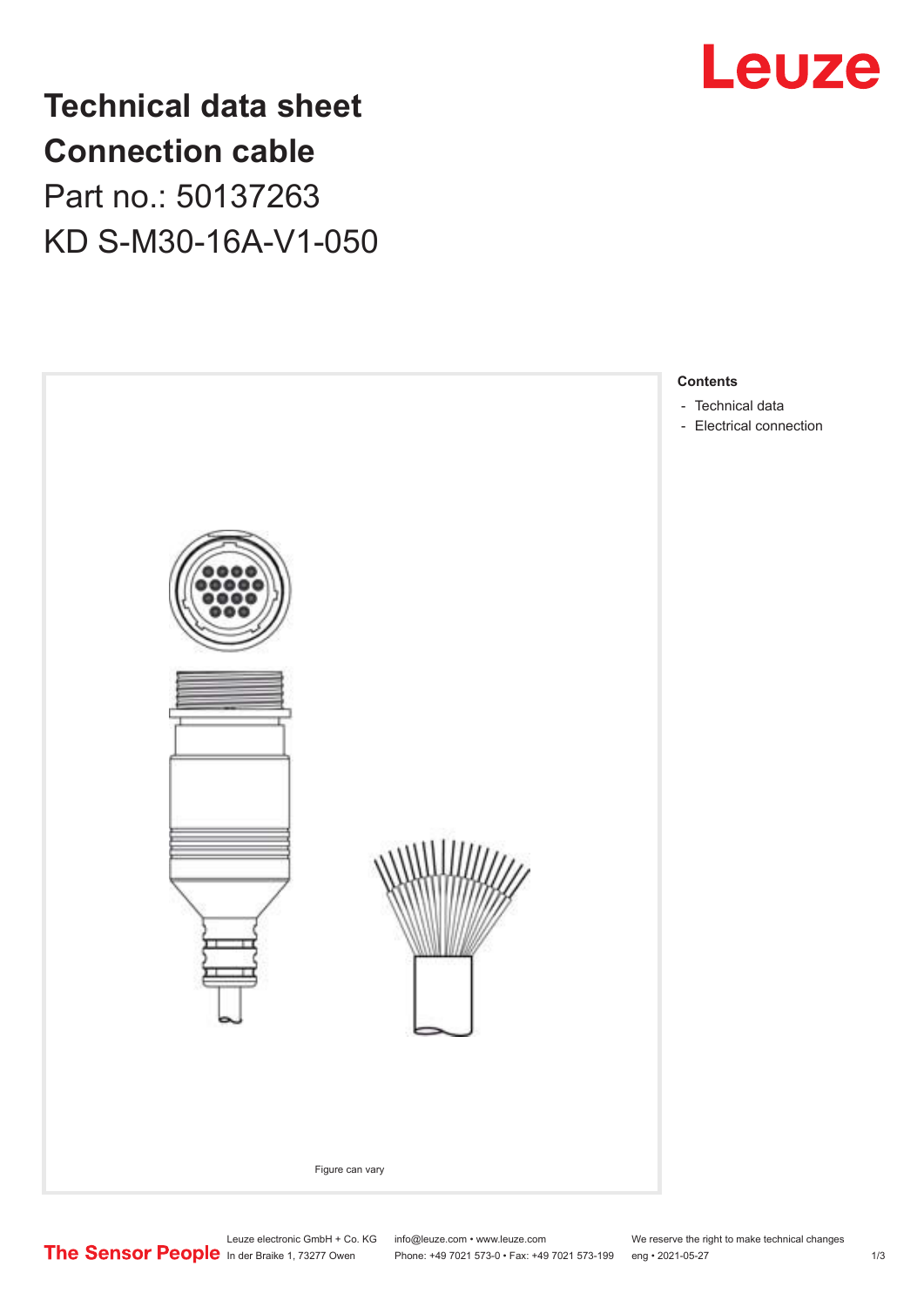## <span id="page-1-0"></span>**Technical data**

# Leuze

#### **Connection**

| <b>Connection 1</b>                                    |                                                                                           |
|--------------------------------------------------------|-------------------------------------------------------------------------------------------|
| <b>Type of connection</b>                              | Connector                                                                                 |
| <b>Thread size</b>                                     | M30                                                                                       |
| <b>Type</b>                                            | Female                                                                                    |
| Handle body material                                   | <b>PUR</b>                                                                                |
| No. of pins                                            | $16$ -pin                                                                                 |
| Version                                                | Axial                                                                                     |
| Lock                                                   | Screw fitting, nickel-plated diecast zinc,<br>recommended torque 0.6 Nm, self-<br>locking |
| <b>Connection 2</b>                                    |                                                                                           |
| <b>Type of connection</b>                              | Open end                                                                                  |
| <b>Cable properties</b><br><b>Number of conductors</b> | 16 Piece(s)                                                                               |
| Wire cross section                                     | Voltage: $2 \times 1$ mm <sup>2</sup> / signal: $14 \times 0.14$<br>mm <sup>2</sup>       |
| <b>AWG</b>                                             | Voltage: 18 / signal: 26                                                                  |
| Sheathing color                                        | <b>Black</b>                                                                              |
| Shielded                                               | Yes                                                                                       |
| Cable design                                           | Connection cable (open on one end)                                                        |
| Cable diameter (external)                              | $7.5$ mm                                                                                  |
| <b>Cable length</b>                                    | 5,000 mm                                                                                  |
| <b>Sheathing material</b>                              | <b>PVC</b>                                                                                |
| <b>Wire insulation</b>                                 | <b>PVC</b>                                                                                |
| Suitability for drag chains                            | <b>No</b>                                                                                 |

| Bending radius, stationary laying, min. Min. 6 x cable diameter |                 |
|-----------------------------------------------------------------|-----------------|
| <b>Environmental data</b>                                       |                 |
| Ambient temperature, operation,<br>stationary use               | $0 \dots 80$ °C |
| <b>Certifications</b>                                           |                 |
| <b>Certifications</b>                                           | RoHS            |
| <b>Classification</b>                                           |                 |
| <b>Customs tariff number</b>                                    | 85444290        |
| eCl@ss 5.1.4                                                    | 27279201        |
| $eC/\omega$ ss 8.0                                              | 27279218        |
| eCl@ss 9.0                                                      | 27060311        |
| eCl@ss 10.0                                                     | 27060311        |
| eCl@ss 11.0                                                     | 27060311        |
| <b>ETIM 5.0</b>                                                 | EC001855        |
| <b>ETIM 6.0</b>                                                 | EC001855        |
| <b>ETIM 7.0</b>                                                 | EC001855        |

**Mechanical data**

## **Electrical connection**

#### **Connection 1**

| Type of connection   | Connector                                                                             |
|----------------------|---------------------------------------------------------------------------------------|
| <b>Thread size</b>   | M30                                                                                   |
| <b>Type</b>          | Female                                                                                |
| Handle body material | <b>PUR</b>                                                                            |
| No. of pins          | $16$ -pin                                                                             |
| <b>Version</b>       | Axial                                                                                 |
| Lock                 | Screw fitting, nickel-plated diecast zinc, recommended<br>torque 0.6 Nm, self-locking |

**Pin Conductor color**

| 1              | White          |
|----------------|----------------|
| $\overline{2}$ | <b>Brown</b>   |
| 3              | Green          |
| $\overline{4}$ | Yellow         |
| 5              | Gray           |
| 6              | Pink           |
| $\overline{7}$ | <b>Blue</b>    |
| 8              | Red            |
| 9              | <b>Black</b>   |
| 10             | Violet         |
| 11             | Gray / Pink    |
| 12             | Blue / Red     |
| 13             | Green / White  |
| 14             | Brown / Green  |
| 15             | White / Yellow |
| 16             | Brown / Yellow |



Phone: +49 7021 573-0 • Fax: +49 7021 573-199 eng • 2021-05-27 273 2/3